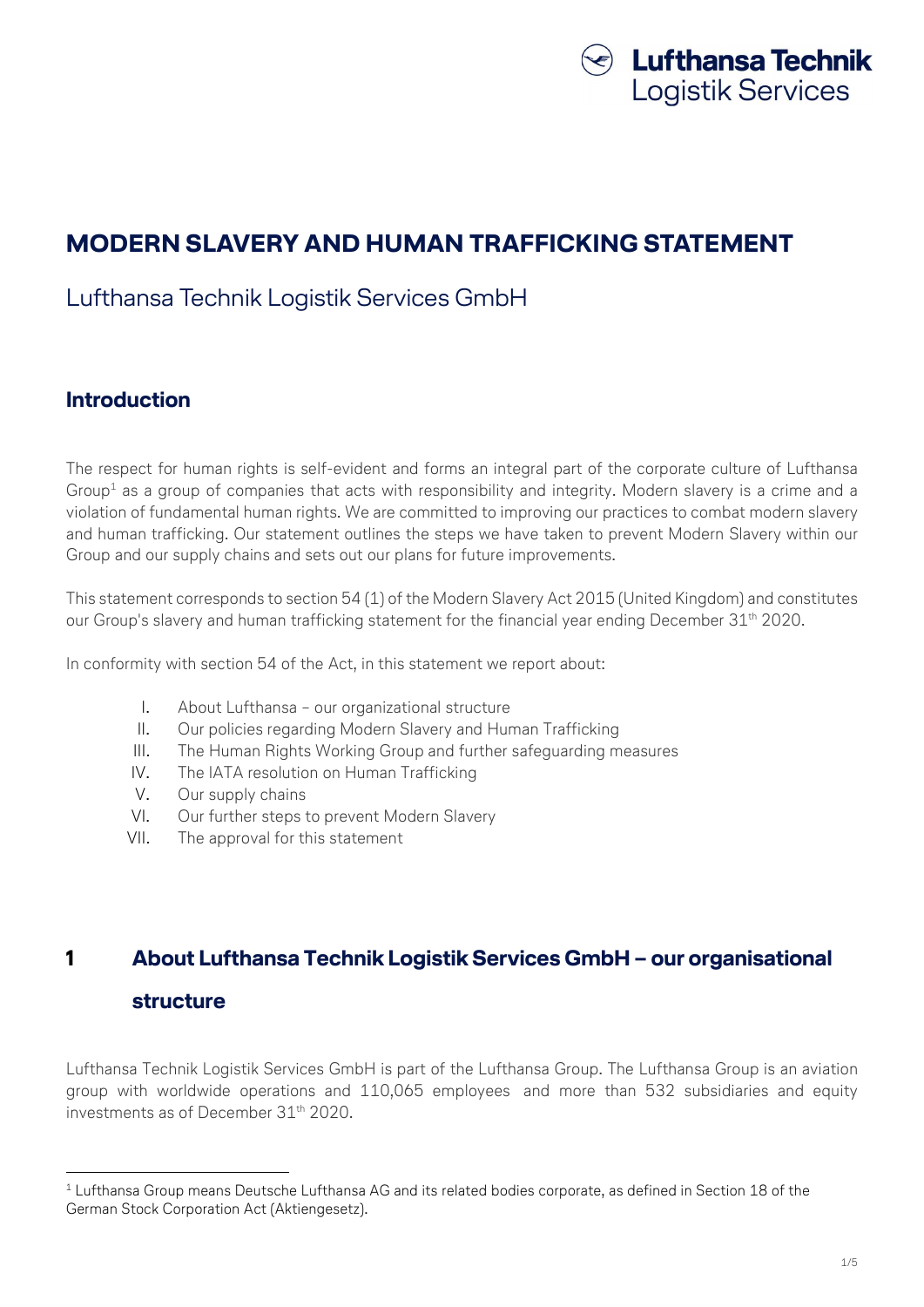

The portfolio of Lufthansa Group comprises the business segments Network Airlines, Eurowings and Aviation Services. All business segments rank among the leading providers in their respective industries.

#### Network Airlines

The Network Airlines segment comprises Lufthansa, SWISS, Austrian Airlines and Brussels Airlines. With their multi-hub strategy, the Network Airlines offer their customers a premium, high-quality product and service, and a comprehensive route network combined with the highest level of travel flexibility.

#### Eurowings

The Eurowings business segment includes the flight operations of Eurowings and Eurowings Europe, as well as the equity investment in SunExpress. With Eurowings, the Lufthansa Group has an innovative offer for pricesensitive and service orientated customers in the structurally growing European direct traffic segment.

#### Aviation Services

The companies in the business segment Aviation Services are leaders in their worldwide markets and strengthen the portfolio of the Lufthansa Group. They include the business segments logistics, MRO and catering as well as other companies and Group functions.

Further information regarding the company's structure is described in detail on the Lufthansa Group's corporate website.

#### 2 Our policies regarding Modern Slavery and Human Trafficking

As a participant of the UN Global Compact since 2002, the Lufthansa Group attaches great importance in conducting its business in line with internationally acknowledged principles and is committed to embedding respect for human rights as an integral element of its corporate culture. The Group has a large unionized workforce represented by a number of different trade unions.

Our Group Companies consult with employee representative bodies, including trade unions and works councils.

The binding Code of Conduct documents the values, principles and standards of conduct of the Lufthansa Group. Point 6 expressly states, "We respect and uphold the dignity of our employees, customers, and business partners. In all our actions, we ensure that we act in accordance with human rights, the principles of the UN Global Compact, and recognize international labour and social standards. In particular, we reject child labour, forced labour, and exploitation or discrimination of any kind." The Code of Conduct is binding for all bodies, managers and employees of the Lufthansa Group.

The companies are obliged to identify human rights risks and report the type and number of suspicious incidents. Individual complaints can be made by third parties to the external ombudsman – confidentially if requested. Furthermore Lufthansa Group advanced their plans for installing an electronic reporting channel for whistleblowers in 2020. Employees of the Lufthansa Group can also report to their manager, human resources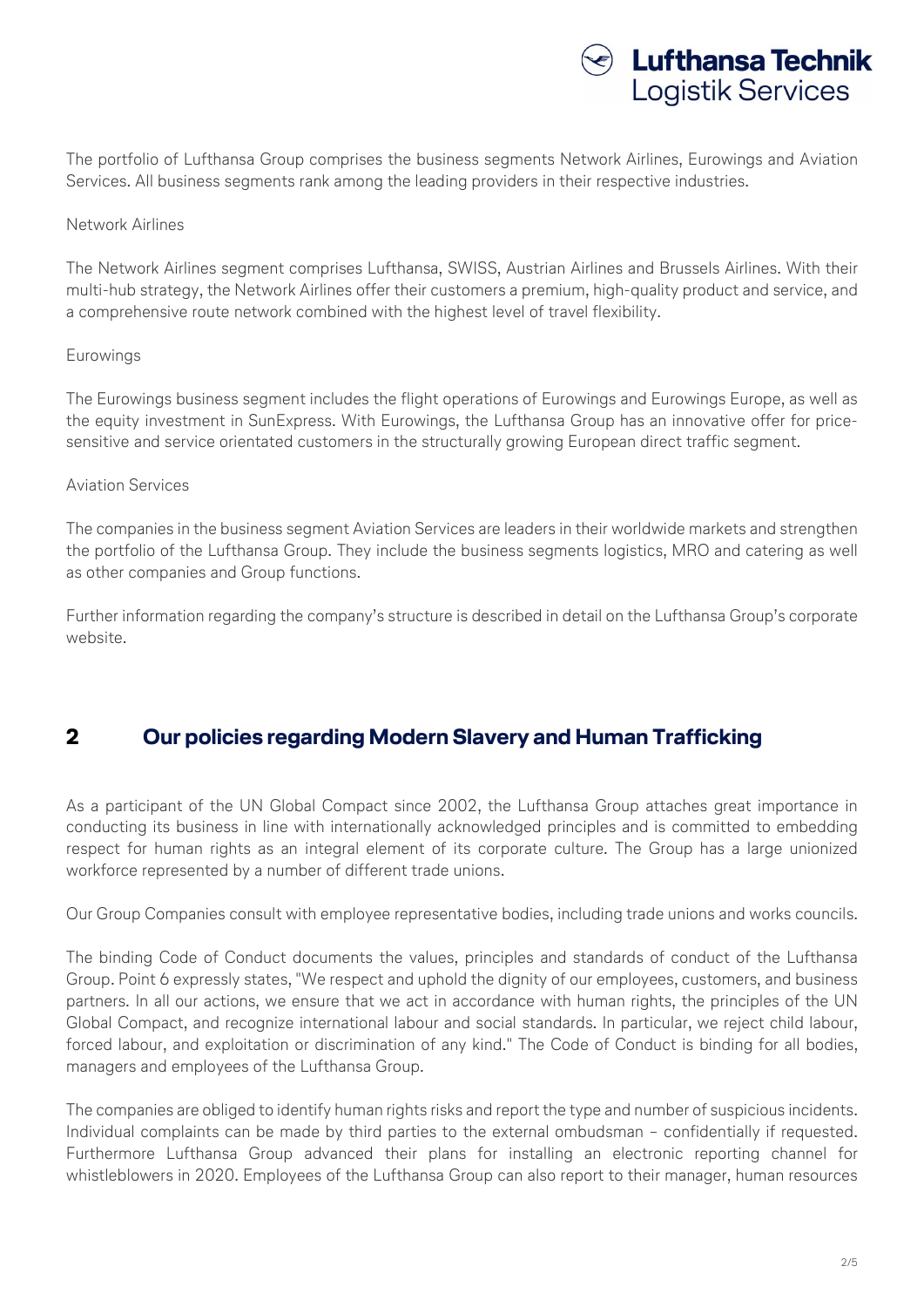

department or the employee representatives. A works agreement with regard to grievance procedures is already in place for all employees in Germany.

#### 3 Our Human Rights Working Group and further safeguarding measures

A Human Rights Working Group was established within the Human Resources and Legal Affairs Division of the Executive Board in 2017 and comprises of representatives from all relevant head office functions and Group companies that are potentially at risk. The project group monitors and discusses any potential high and extreme risk areas, incidents and actions in relation to human rights with the specific field of modern slavery. The Working Group meets generally twice a year to monitor the Group's progress in tackling modern slavery.

Based on an analysis carried out by Verisk Maplecroft, an advisory company with recently renewed contract, an overview of all Group companies operating in high-risk and extreme-risk countries was drawn up, i.e. countries where the risk of human rights violations are particularly high. The country overview is regularly updated and regular meetings serve to communicate information and develop a uniform, group-wide position and strategy. Managers and Human Resources departments at these companies are made aware of their duty of care to avoid human rights violations and the realization of risks due to modern slavery. A specific annex was added to the employment contracts with these managers. In addition, awareness is created by means of focused internal communication to all the employees in the Group. This includes a statement by the Executive Board member for Corporate Human Resources and Legal Affairs emphasizing the responsibility of the Lufthansa Group as a global company that respects human rights. In 2020 the responsibility for Human Rights Compliance within Lufthansa Group was transferred from the Human Resources department to the Legal department.

## 4 The IATA resolution on Human Trafficking

As a signatory to the IATA Resolution against Trafficking in Persons, ensuring an environment that is free from modern slavery and human trafficking is a matter of course for the Lufthansa Group. The legal prosecution of human trafficking is the responsibility of governments and national law enforcement agencies. Nevertheless, the Lufthansa Group is aware of the importance of this topic and recognizes that as an aviation company it can play a significant role in identifying potential criminal offences. It has therefore implemented a reporting process for flagging suspected cases of human trafficking.

In accordance with IATA recommendations, the Lufthansa Group has integrated the topic into regular pilot and flight attendant training in 2019. These employee groups are made particularly aware of potential signs of human rights violations. Due to the Corona pandemic, trainings have been paused temporarily in 2020. Steering and developing the management approach is the responsibility of the Anti-Human Trafficking Task Force, established in 2018, in which all Group companies and relevant Group Functions are represented.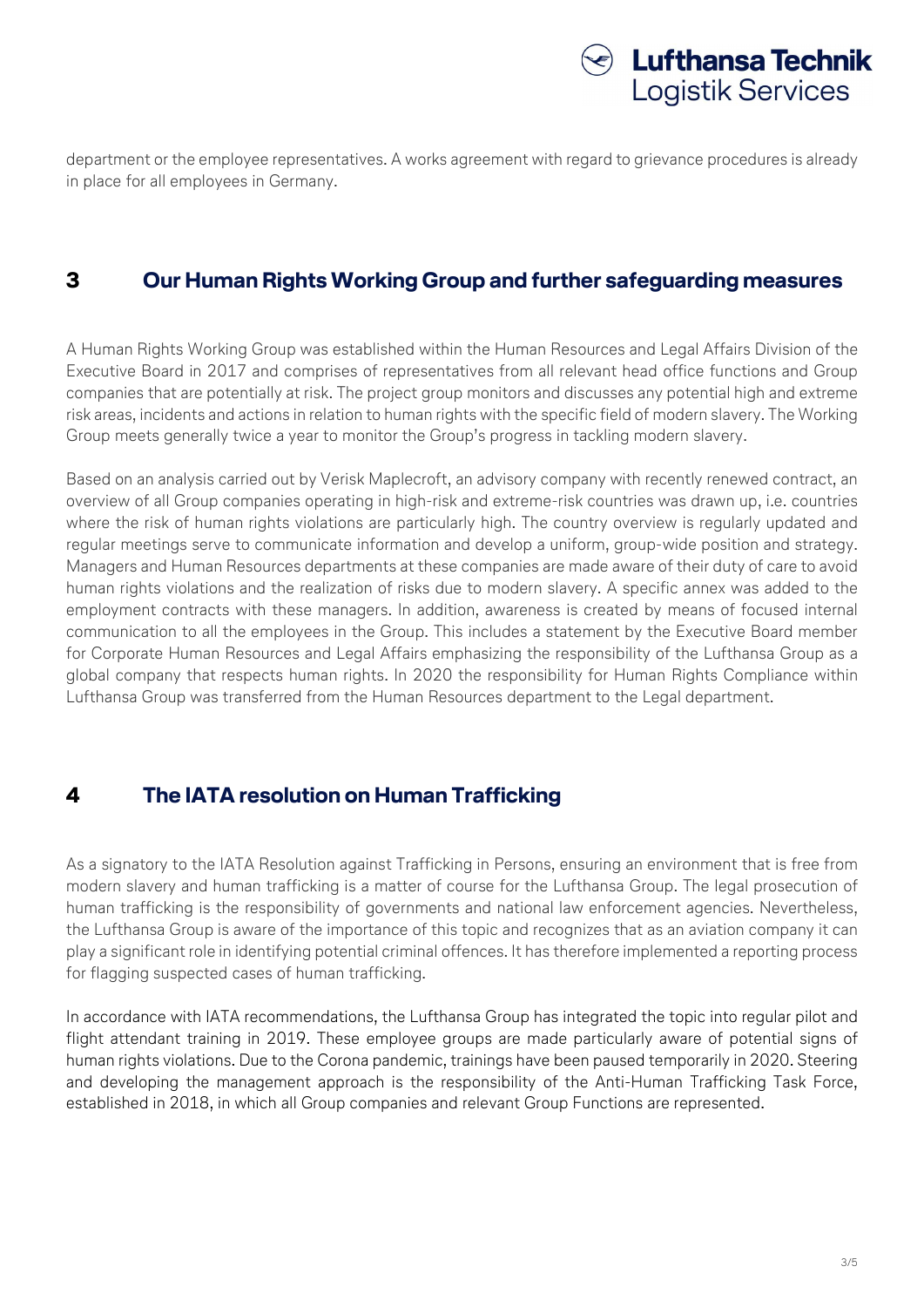

#### 5 Our Supply Chains

To meet the standards the Lufthansa Group sets for the sustainability of its own production and products, the Lufthansa Group thus relies on close co-operation with suppliers who share and implement these standards. This approach is also part of the Lufthansa Group's Code of Conduct. The Lufthansa Group expects from its suppliers that they fully comply with current law, guidelines and regulations concerning fair competition, integrity and responsible practices.

The Group procurement policy includes the obligation to assume social and ecological responsibility. It is to be understood as an overriding specification for all procurement guidelines at the Group companies. In addition, it serves as a handbook for buyers and all employees with contacts in the procurement markets. Among other considerations it is expected that these obligations are included in contracts with suppliers:

- to comply with the ten principles of the UN Global Compact;
- to comply with the four basic principles of the International Labour Organisation (ILO);
- to consent to announced and unannounced audits by companies of the Lufthansa Group;
- to accept the termination of the contract in the event that these contractual obligations are breached.

By imposing these obligations, the Lufthansa Group endeavors to ensure responsible practices by its direct suppliers and so to meet its own standards for corporate responsibility. The Lufthansa Group's expectations on its suppliers in terms of social and ecological responsibility are summarized and published in a Supplier Code of Conduct.

To identify the type and level of supplier risks, the procurement units responsible for product groups carried out a risk assessment for the suppliers. The outcome is included in the result of Group risk management. In addition, risk analyses based on expenditure and country were performed in 2019 for all direct suppliers. Suppliers in "extreme risk" countries were identified based on an overview of Verisk Maplecroft in order to develop plans for action.

## 6 Our further steps to prevent Modern Slavery

The Lufthansa Group as a globally operating group of companies sees it as its responsibility to contribute. Companies do not control political developments in countries they operate in; however, they have a responsibility in the sphere of their work, especially towards their employees worldwide. In the coming year, the Group will look to further improve its structures, practices and trainings to fight Modern Slavery and Human Trafficking.